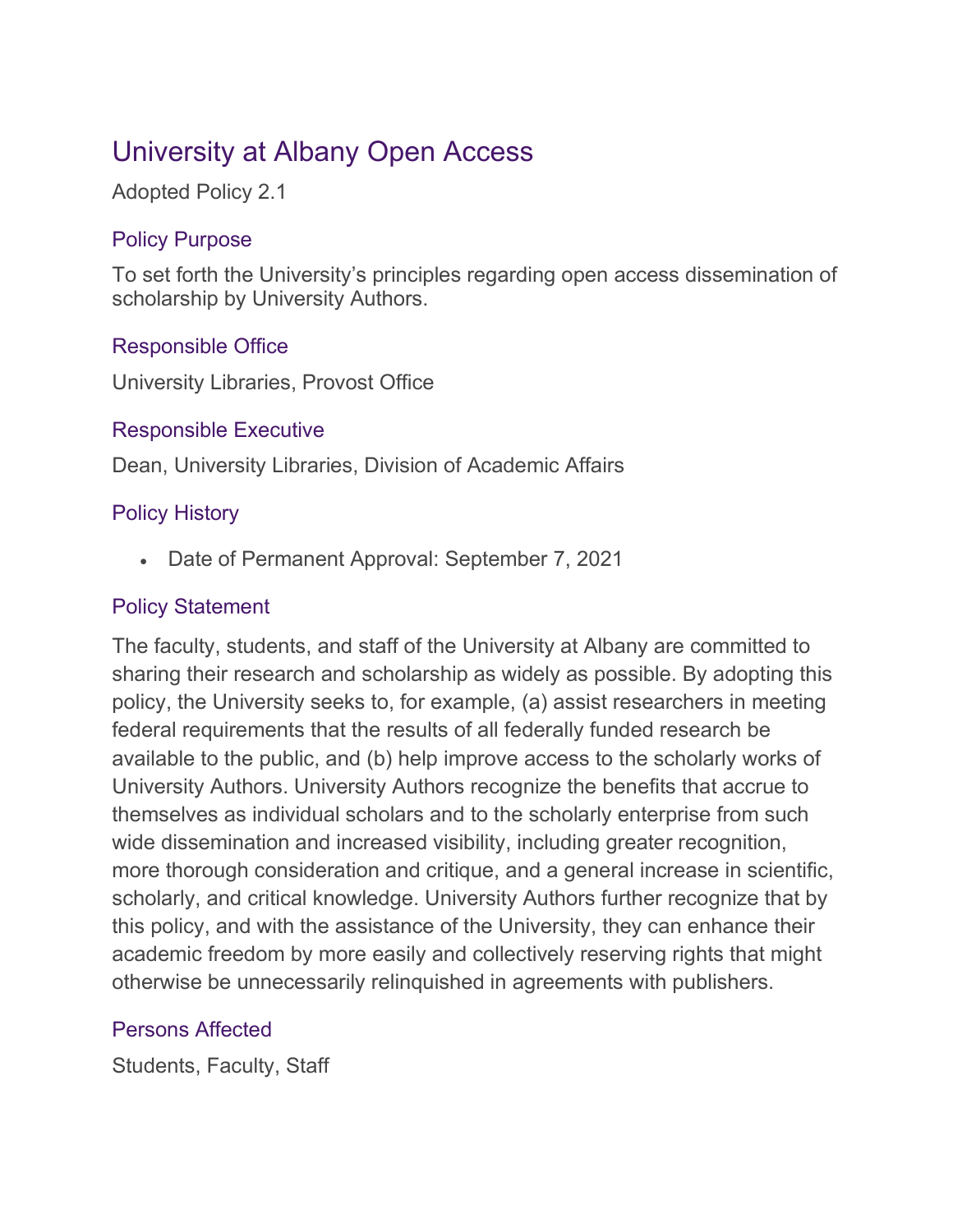## **Definitions**

*Copyright* are the rights defined by U.S. Copyright Law (Title 17 of the United States Code) and Section 335.29 of Title 8 of the Official Compilation of Codes, Rules, and Regulations of the State of New York.

*Creative Commons Licenses* are alternative licensing tools that balance access with traditional notions of intellectual property. Options include BY (attribution required), SA ("share alike"; future user must apply same license), NC (non-commercial uses only), and ND (only allows non-derivative use).

*Embargo/Delay of Access* is a delay in the distribution of the work for a specified period of time. Under this policy, University Authors may request an embargo of any length, or honor a publisher's request for one.

*Employee* is any faculty member or staff employed by the University at Albany. This includes permanent, temporary, full-time, part-time, hourly, provisional or any other person who is on the payroll of the University in any capacity.

*Final Version* is an author's final peer-reviewed manuscript – also known as the accepted author manuscript – of a scholarly article.

**Institutional Repository** is a University's Open Access Repository.

*License* is the grant of rights made in accordance with U.S. Copyright Law (USC Title 17), allowing specified uses of a copyrighted work.

*Open Access* is scholarship that is freely available online, free of cost, and free of most copyright and licensing restrictions, permitting users to read, download, copy, distribute, print, search, or link to the full texts of articles for any lawful purpose.

**Open Access Repository** is any digital archive or platform designed to collect, preserve, and provide Open Access to scholarship via the internet with clearly defined legal restrictions on their use or circulation.

*Scholarly Articles* refers to the kinds of articles produced in any medium through which authors share research results to advance research and human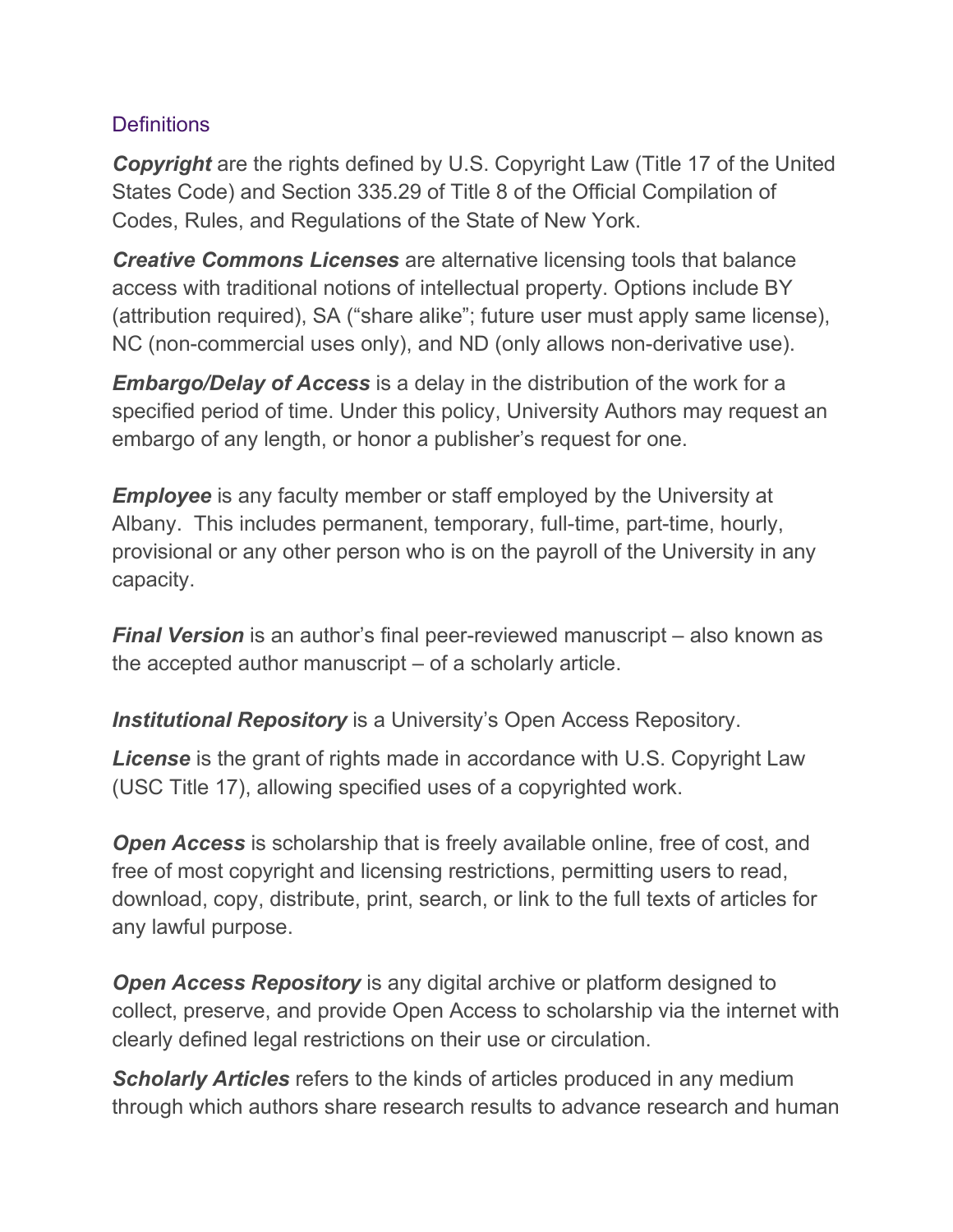knowledge without expectation of payment. Peer-reviewed journal articles and peer-reviewed conference papers would normally be considered to fall within this category, but, for purposes of the policy, the definition is left to faculty discretion to allow for disciplinary differences.

*Student* for the purpose of this policy is an individual for whom the University maintains student records and who: (a) is enrolled in or registered with an academic program of the University; or (b) has completed the immediately preceding term, is not presently enrolled, and is eligible for re-enrollment; or (c) is on an approved educational leave or other approved leave status, or is on filing-fee status. This definition applies to undergraduate, transfer, graduate academic, and graduate professional students.

*Waiver/Opt out* means the University will not exercise the policy's nonexclusive license described in section 3.B.1 below. A waiver can be obtained from the University Libraries' website.

*University* is the University at Albany, State University of New York.

*University Authors* are Employees and Students of University at Albany who author Scholarly Articles, while employed by or as students of University at Albany, respectively.

## **Policy**

- A. Grant of License
	- 1. Each University Author grants the University a non-exclusive, irrevocable, worldwide license to exercise any and all rights under Copyright relating to each of their peer-reviewed Scholarly Articles, in any medium, provided that the articles are not sold by the University, and to authorize others to do the same, for the purpose of making their Scholarly Articles widely and freely available.
	- 2. The University Author retains Copyright ownership of the Scholarly Article.
	- 3. Any other systematic uses of the licensed articles by the University must be approved by the Responsible University Official.
- B. Scope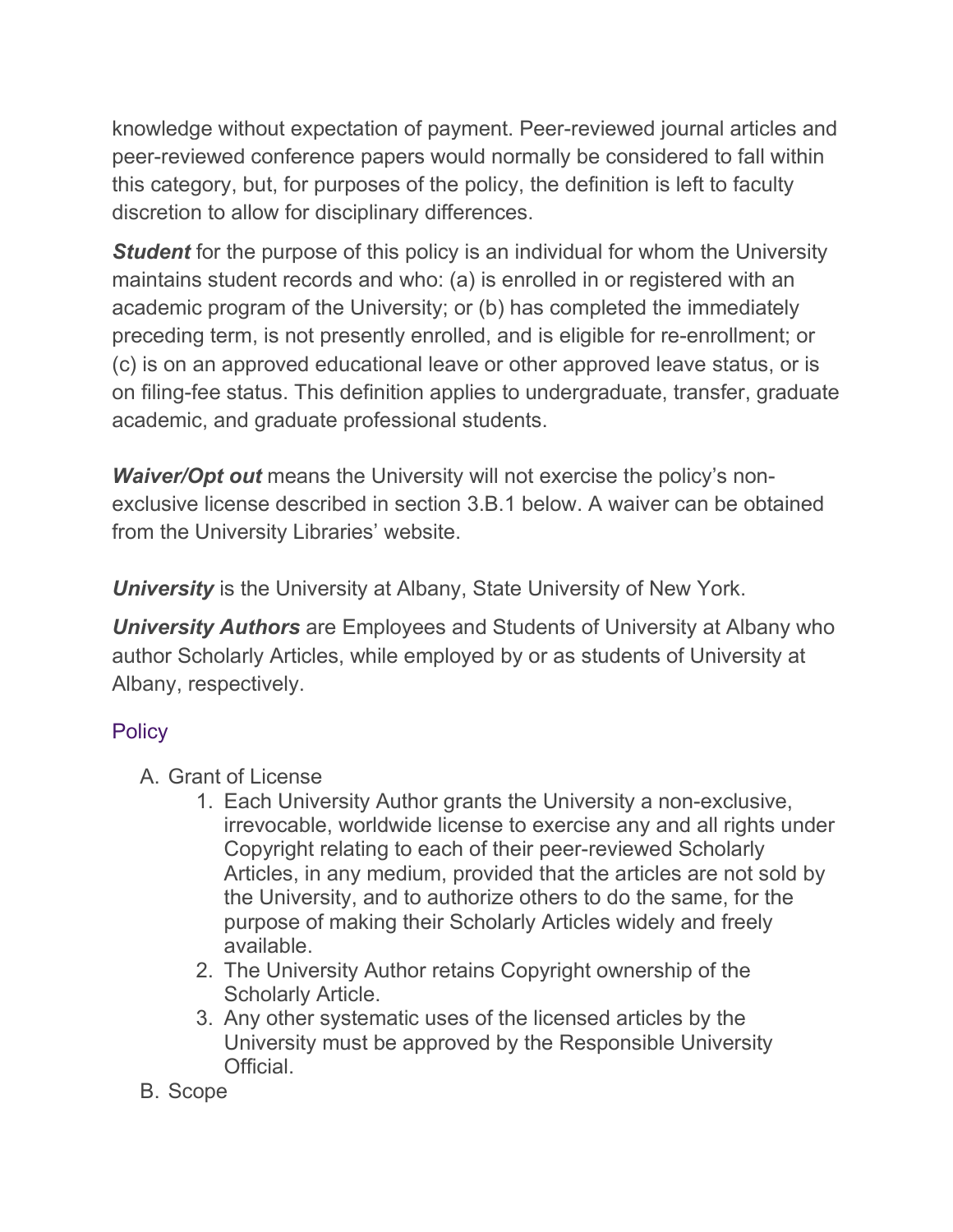- 1. The policy applies to all Scholarly Articles authored or coauthored while the University Author is an Employee or Student of the University except for any articles published before the adoption of this policy and any articles for which a University Author entered into an incompatible licensing or assignment agreement before the adoption of this policy.
- C. Waiver and Embargo
	- 1. The Responsible University Official or their designee will waive application of the License for a particular Scholarly Article or Delay Access for a specified period of time upon written request by a University Author.
- D. Deposit of Scholarly Articles
	- 1. To assist the University in disseminating and archiving the articles, University Authors commit to helping the University obtain copies of the articles. Specifically, each University Author who does not obtain a waiver of the License for a particular Scholarly Article as described in Section C above will be expected to do one of the following:
		- a. provide an electronic copy of their Final Version of the Scholarly Article to the University Libraries by the date of its publication for inclusion in the Institutional Repository; or
		- b. if appropriate, the University Author will notify the University Libraries if the Scholarly Article will be freely available in another Open Access Repository or as an Open Access publication.
- E. This policy will be effective September 15, 2021.

## **Procedures**

- A. Depositing a Scholarly Article in the University's Institutional Repository
	- 1. University Authors who do not waive the non-exclusive license granted by the policy are expected to make a Final Version of their Scholarly Articles openly available either by providing a copy of their Final Version of the Scholarly Article to the University Libraries or by notifying the University Libraries that the Scholarly Article will be freely available in another Open Access Repository or as an Open Access publication. All University Authors are expected to deposit a version of the Scholarly Article to an Open Access Repository by the date of publication, to the extent practicable. If the University Author specifies an embargo, then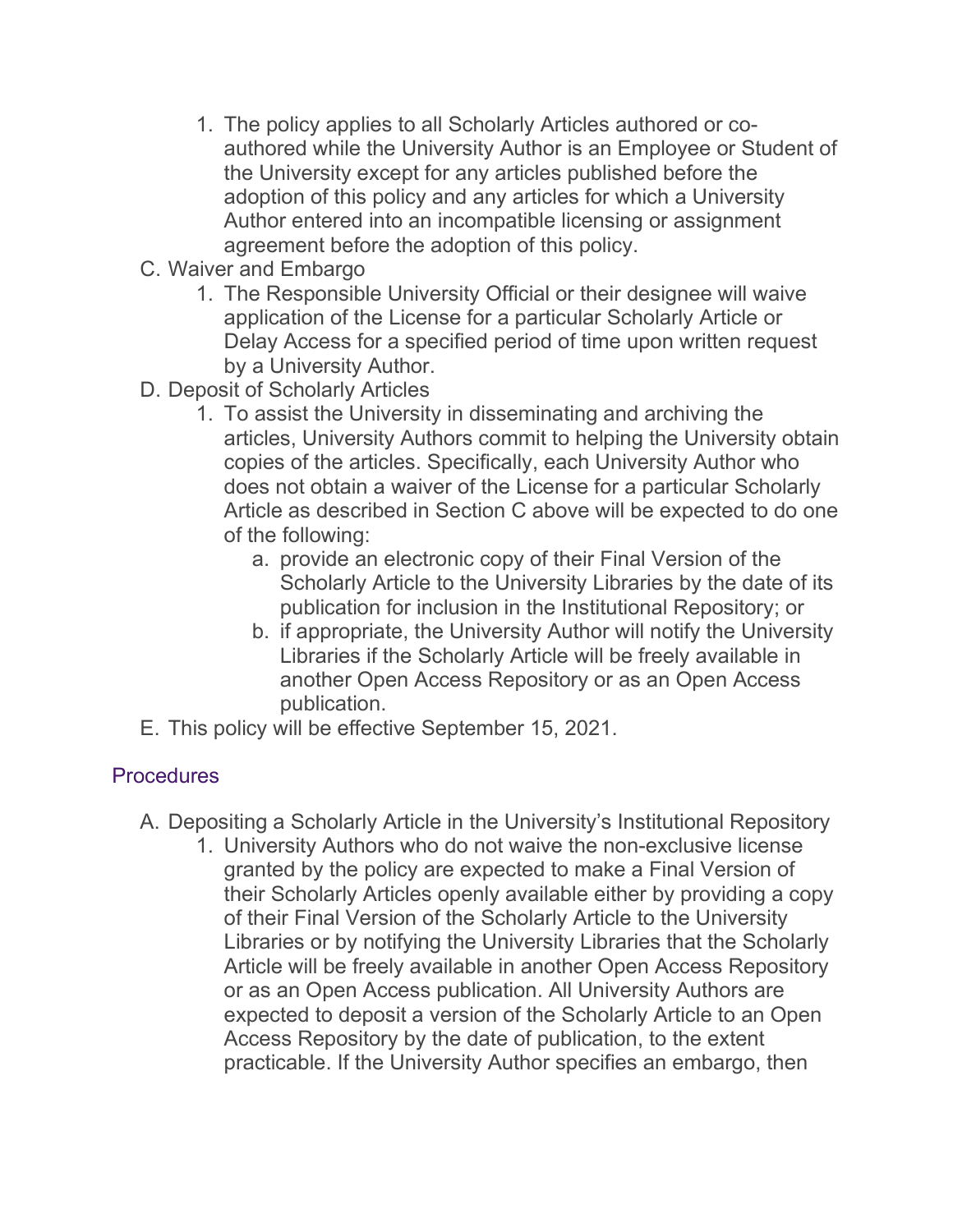the Scholarly Article may be deposited either by the date of publication or by the date the embargo period expires.

- a. If the University Author chooses to make their Scholarly Article openly available using the University at Albany's Institutional Repository, they may upload the Final Version at [https://scholarsarchive.library.albany.edu/submit\\_researc](https://scholarsarchive.library.albany.edu/submit_research.html) [h.html](https://scholarsarchive.library.albany.edu/submit_research.html) or email scholcomm@albany.libanswers.com.
- b. If the University Author chooses to make their Scholarly Article openly available through another Open Access Repository or Open Access publisher, then they will notify the Responsible University Officer and their designee of this so that the University's Institutional Repository can either harvest or link to the open Final Version.
- B. Generating a Waiver
	- 1. Either by their own choosing or upon request from a publisher, University Authors who own their Copyright to a given Scholarly Article may waive the grant of license for a particular Scholarly Article to the University described in the Open Access Policy. To obtain a Waiver, a University Author simply has to direct that a Waiver be granted by using the online webform. Upon submission of the webform, a Waiver is automatically issued and can be both (1) printed or downloaded immediately, and (2) sent electronically to the author's institutional email address. This Waiver is effective at the time the formal request is submitted and may not be revoked by the institution.
- C. Specifying an Embargo Period
	- 1. Either by their own choosing or upon request from a publisher, University Authors may Embargo their Scholarly Article. To do so, a University Author simply has to specify the Embargo period (usually six to twelve months) at the time of deposit to the University's Institutional Repository

at [https://scholarsarchive.library.albany.edu/submit\\_research.html](https://scholarsarchive.library.albany.edu/submit_research.html) . If University Authors choose to make their Scholarly Article available in a different Open Access Repository, then they will need to inquire with the host of that repository if embargo options are available and how to utilize them.

- D. Choosing a License
	- 1. The terms of use of the University's Institutional Repository define the permitted downstream uses of Scholarly Articles. However, at the time of deposit to the University's Institutional Repository at [https://scholarsarchive.library.albany.edu/submit\\_research.html](https://scholarsarchive.library.albany.edu/submit_research.html)